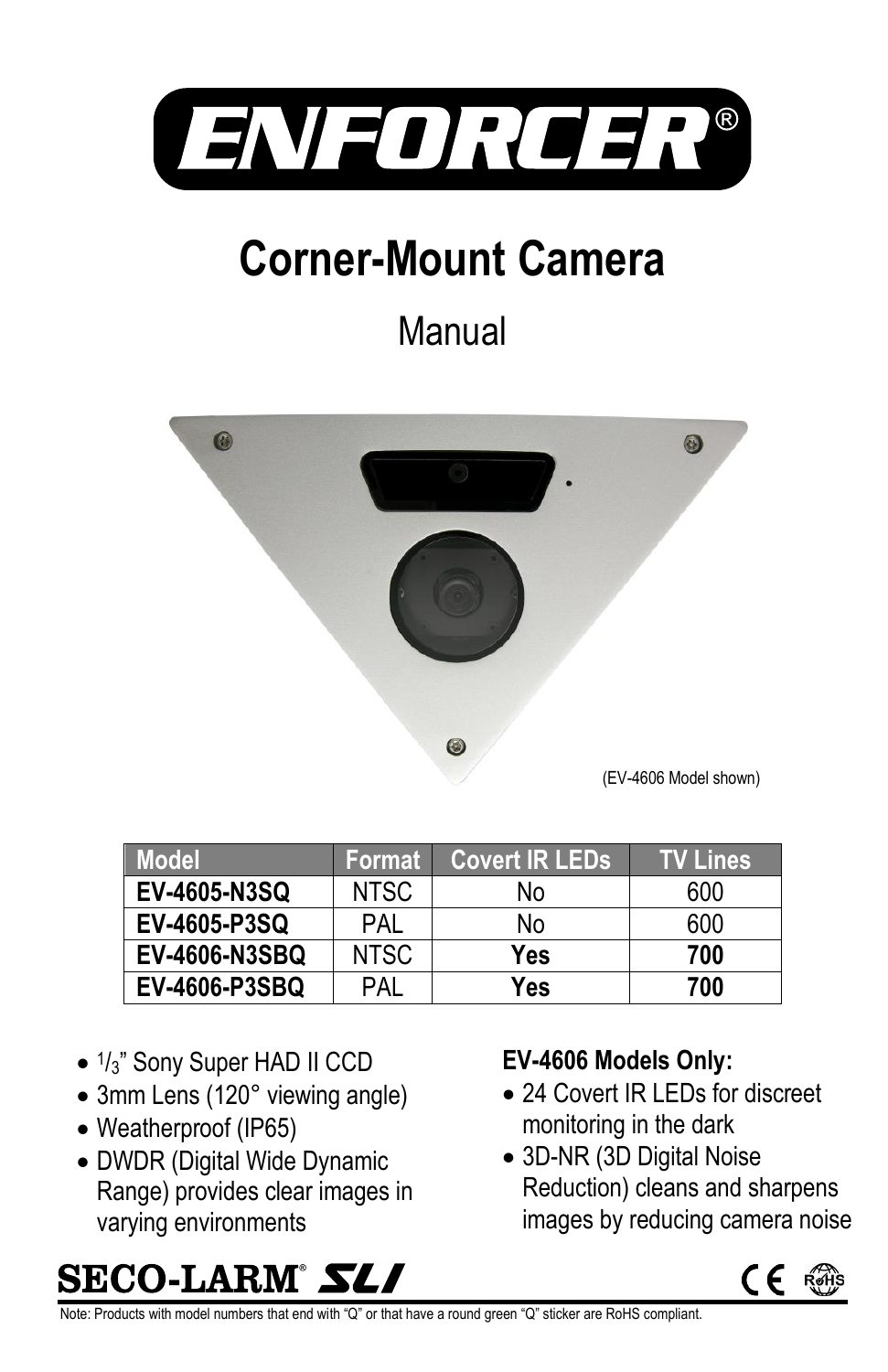#### **Specifications:**

| Model                                             |                 | EV-4605-N3SQ                                         | EV-4605-P3SQ               | EV-4606-N3SBO   | EV-4606-P3SBO  |  |  |
|---------------------------------------------------|-----------------|------------------------------------------------------|----------------------------|-----------------|----------------|--|--|
| Type                                              |                 | Corner-Mount Camera                                  |                            |                 |                |  |  |
| $\overline{CCD}$                                  |                 | 1/3" Sony Super HAD II                               |                            |                 |                |  |  |
| <b>Resolution</b>                                 |                 |                                                      | 600 TV lines               |                 | 700 TV lines   |  |  |
| 960H*                                             |                 | No                                                   |                            | Yes             |                |  |  |
| Video output format                               |                 | <b>NTSC</b>                                          | PAL                        | <b>NTSC</b>     | PAL            |  |  |
| Pickup elements                                   |                 | 768x494 pixels                                       | 752x582 pixels             | 976x492 pixels  | 976x582 pixels |  |  |
| <b>DNR</b>                                        | 2D-NR           | Yes                                                  |                            |                 |                |  |  |
|                                                   | 3D-NR           | N/A                                                  |                            | Yes             |                |  |  |
| <b>DWDR</b>                                       |                 | Yes                                                  |                            |                 |                |  |  |
| <b>Scanning system</b>                            |                 | 2:1 Interlace                                        |                            |                 |                |  |  |
| Sync                                              |                 | Internal                                             |                            |                 |                |  |  |
| Video output                                      |                 | 1.0Vp-p composite video, 75 $\Omega$                 |                            |                 |                |  |  |
| # of IR LEDs                                      |                 | N/A                                                  |                            | 24 (940nm)      |                |  |  |
| Lens                                              | 3 <sub>mm</sub> |                                                      |                            |                 |                |  |  |
| Viewing angle                                     |                 |                                                      | 120°                       |                 |                |  |  |
| <b>Minimum illumination</b>                       | 0.1 Lux (F/1.4) |                                                      | 0.1 Lux (F/1.4) (LEDs OFF) |                 |                |  |  |
|                                                   |                 |                                                      | 0 Lux (F/1.4) (LEDs ON)    |                 |                |  |  |
| Gamma correction                                  |                 | 0.45                                                 |                            |                 |                |  |  |
| S/N ratio                                         |                 |                                                      | >48dB                      |                 | >52dB          |  |  |
| Gain control                                      |                 | Auto                                                 |                            |                 |                |  |  |
| White balance                                     | Auto            |                                                      |                            |                 |                |  |  |
| <b>Operating voltage</b>                          |                 | 12VDC                                                |                            |                 |                |  |  |
| <b>Current draw</b>                               |                 | 83mA                                                 |                            | 83mA (LEDs off) |                |  |  |
|                                                   |                 |                                                      |                            | 230mA (LEDs on) |                |  |  |
| <b>IP Rating</b>                                  |                 | <b>IP65</b>                                          |                            |                 |                |  |  |
| <b>Operating temperature</b><br><b>Dimensions</b> |                 | 14°~122° F (-10°~50° C)                              |                            |                 |                |  |  |
| Weight                                            |                 | 71/2" x51/2"x111/16" (190x140x43 mm)<br>15-oz (430g) |                            |                 |                |  |  |
|                                                   |                 |                                                      |                            |                 |                |  |  |

\*In order to take full advantage of 960H resolution, the camera must be used with a 960H DVR.

## **Parts List:**

| 1 x Manual | 1 x Camera cover    | 3 x Security screws | 1 x Pigtail connector |
|------------|---------------------|---------------------|-----------------------|
| 1 x Camera | 2 x Mounting screws | 1 x Security wrench |                       |

## **Dimensions:**



**Note:** EV-4606 Model shown. Both models have the same dimensions.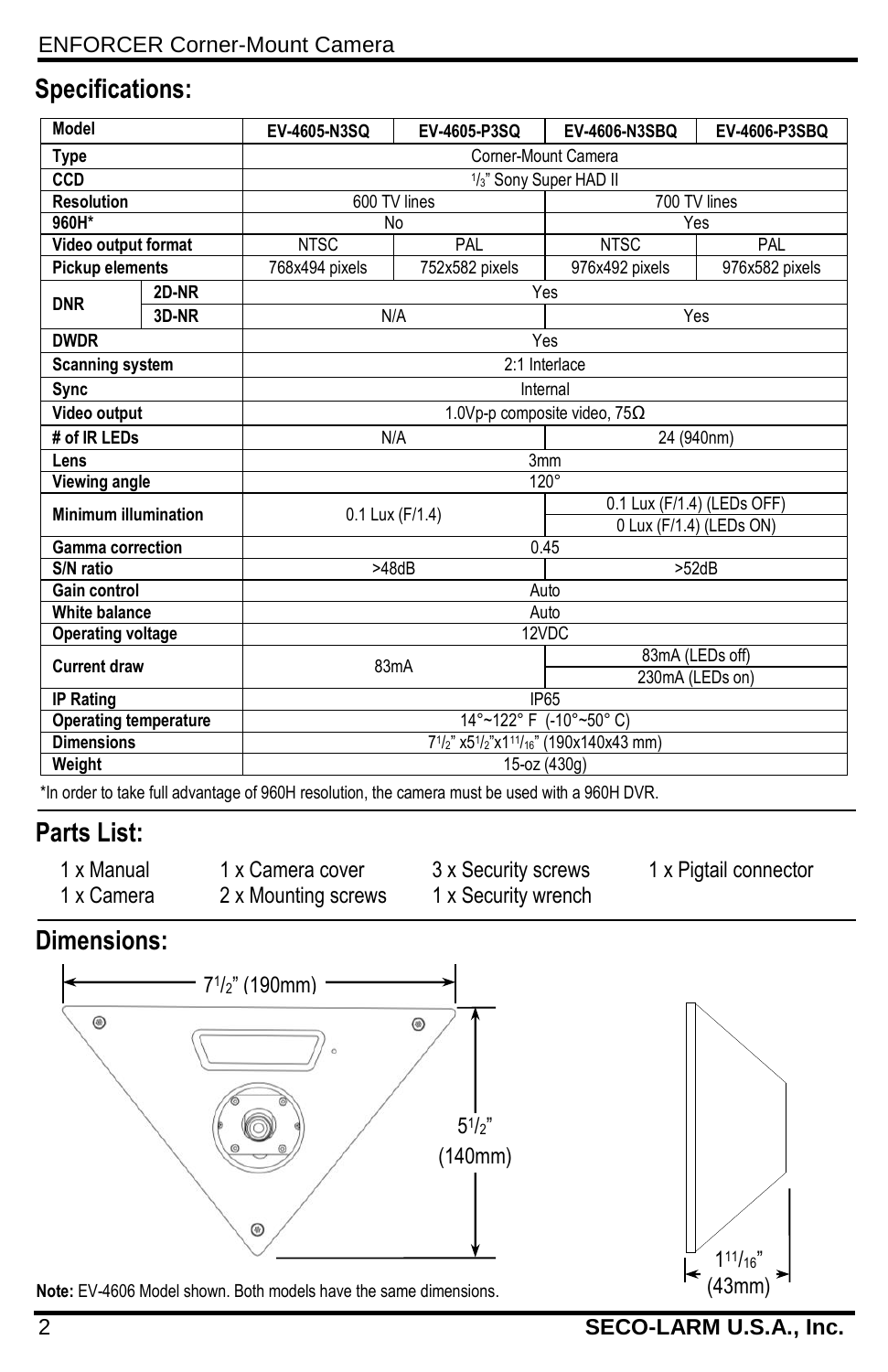#### **Overview:**



## **Before Starting:**

- 1. Please read this manual carefully and keep it for future reference.
- 2. Use the camera within given temperature and electrical limits.
- 3. Do not point the camera at the sun. Heat could damage the camera, even when not in use.

#### **Installation:**

- 1. Use the included security wrench to loosen the screws and remove the camera cover from the camera.
- 2. Run a 12VDC power supply wire and a video cable with a male BNC connector through the wall at the corner where the camera is to be mounted.
- 3. Temporarily connect the camera to the power supply. **Do not cut DC jack or female BNC connector as warranty will be voided. If needed, use the included pigtail connector.**
- 4. While watching the monitor, hold the camera against the corner where it is to be mounted until it is certain that this mounting location is correct. Use a pencil to
- 4. Do not mount the camera in areas exposed to radiation, strong magnetic fields, or strong electrical signals.
- 5. Do not open or disassemble the camera. There are no field-serviceable parts inside.
- 6. Do not drop the camera or subject it to strong vibrations.

mark the location of the two screw holes.

- 5. Disconnect the power supply and video cable.
- 6. Mount the camera against the corner using the two included mounting screws. If the wall is made of dry wall, brick, or similar material, it may be necessary to use screw anchors (not included).
- 7. Reconnect the power supply and video cable. Turn the monitor on and make sure the camera is sending a proper signal.
- 8. Attach the base cover using the included security wrench.
- 9. Do a final test of the video camera and monitor.

#### **SECO-LARM U.S.A., Inc.** 3 **SECO-LARM U.S.A., Inc. 33** 3